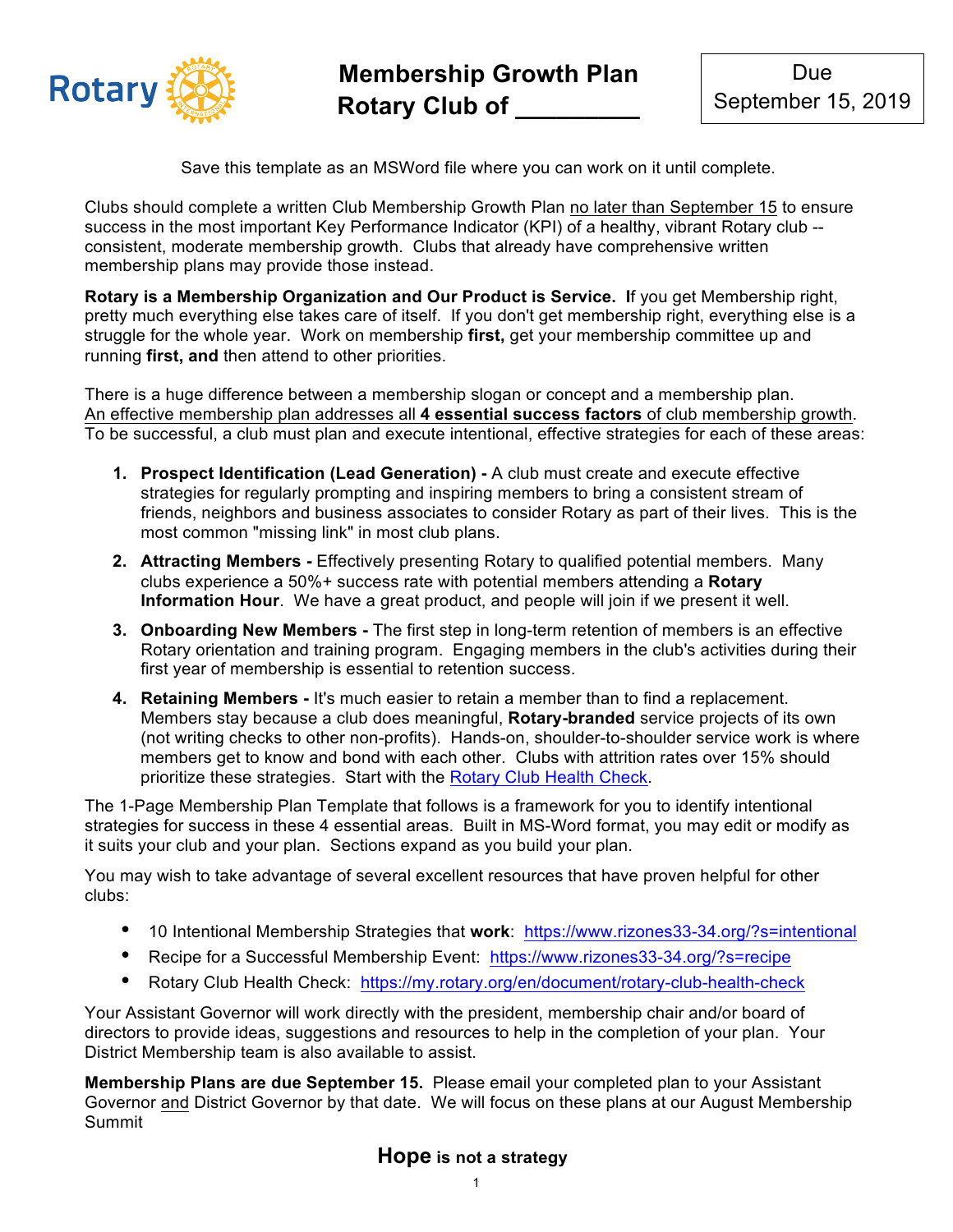

## **Membership Growth Plan Rotary Club of \_\_\_\_\_\_\_\_\_**

| Current Membership: _______ members Average Annual Attrition: ___________________<br>Actual Club Data at: http://RIZones33-34.org/Zone33MGI (page down to your District/Club)<br>members |
|------------------------------------------------------------------------------------------------------------------------------------------------------------------------------------------|
| <b>Membership Goal --</b> Grow by ______ members (net), requiring _____ new members (growth + attrition)                                                                                 |
| Our Membership Challenges -- What are the membership challenges facing our club?                                                                                                         |
| $\Box$ High Attrition rate? $\Box$ Low Attraction Rate? $\Box$ Maintaining existing growth momentum?                                                                                     |
| Prospect Identification (Lead Generation) -- What is our plan for prompting members to think<br>of candidates AND for inspiring members to contact them?                                 |
| Intentional strategy(ies) we will use:                                                                                                                                                   |
| Who's responsible/accountable?                                                                                                                                                           |
|                                                                                                                                                                                          |
| Attracting Members -- How will we make our club attractive to prospects? How will we tell the<br>Rotary story?                                                                           |
| Intentional strategy(ies) we will use:                                                                                                                                                   |
| Who's responsible/accountable?                                                                                                                                                           |
|                                                                                                                                                                                          |
| Onboarding New Members -- How will we ensure that new members understand Rotary, our<br>club, expectations and opportunities for service?                                                |
| Intentional strategy(ies) we will use:                                                                                                                                                   |
| Who's responsible/accountable?                                                                                                                                                           |
| Retaining Members -- How will we improve our club experience so members want to remain in<br>Rotary? How will we make our service projects more compelling for our members?              |
| Intentional strategy(ies) we will use:                                                                                                                                                   |

Who's responsible/accountable?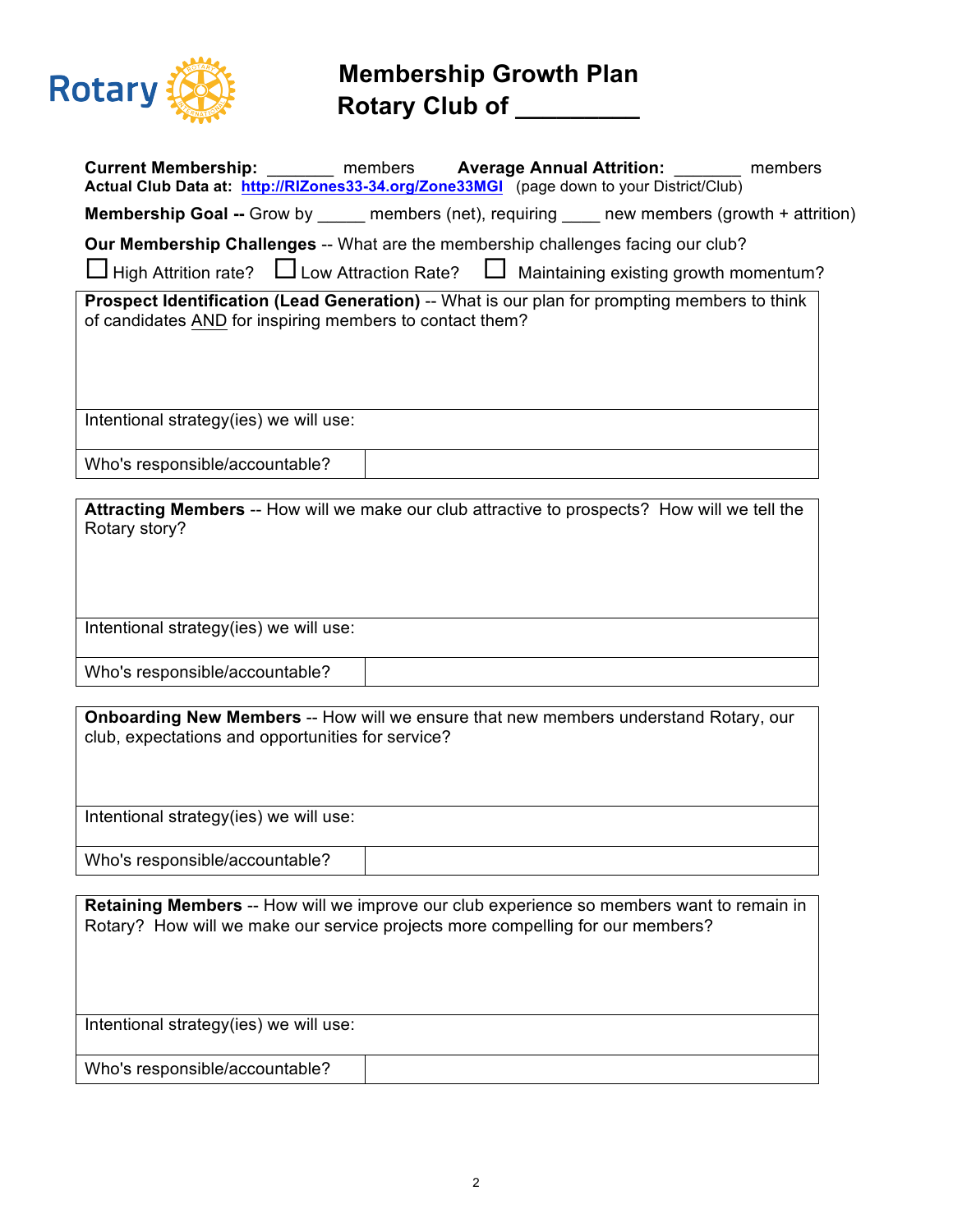

**My Action Plan Next Steps and Takeaways** 

**\_\_\_\_\_\_\_\_\_\_\_\_\_\_\_\_\_\_\_\_\_\_\_\_\_\_\_\_\_\_\_\_\_\_\_\_\_\_\_\_\_\_\_\_\_\_\_\_\_\_\_\_\_\_\_\_\_\_\_\_\_\_\_\_\_\_\_\_\_\_\_\_\_\_\_\_\_\_\_\_\_\_\_\_\_\_\_\_\_\_\_\_\_\_\_\_\_\_\_\_\_\_\_\_\_\_**

**Club Year 2019-20**

## **NEXT STEPS & TAKEAWAYS**

**DMC** and Club MC Roles

**Is Your Club Healthy?** 

**Practicing Flexibility and Innovation** 

**Strategies for Attracting New Members**